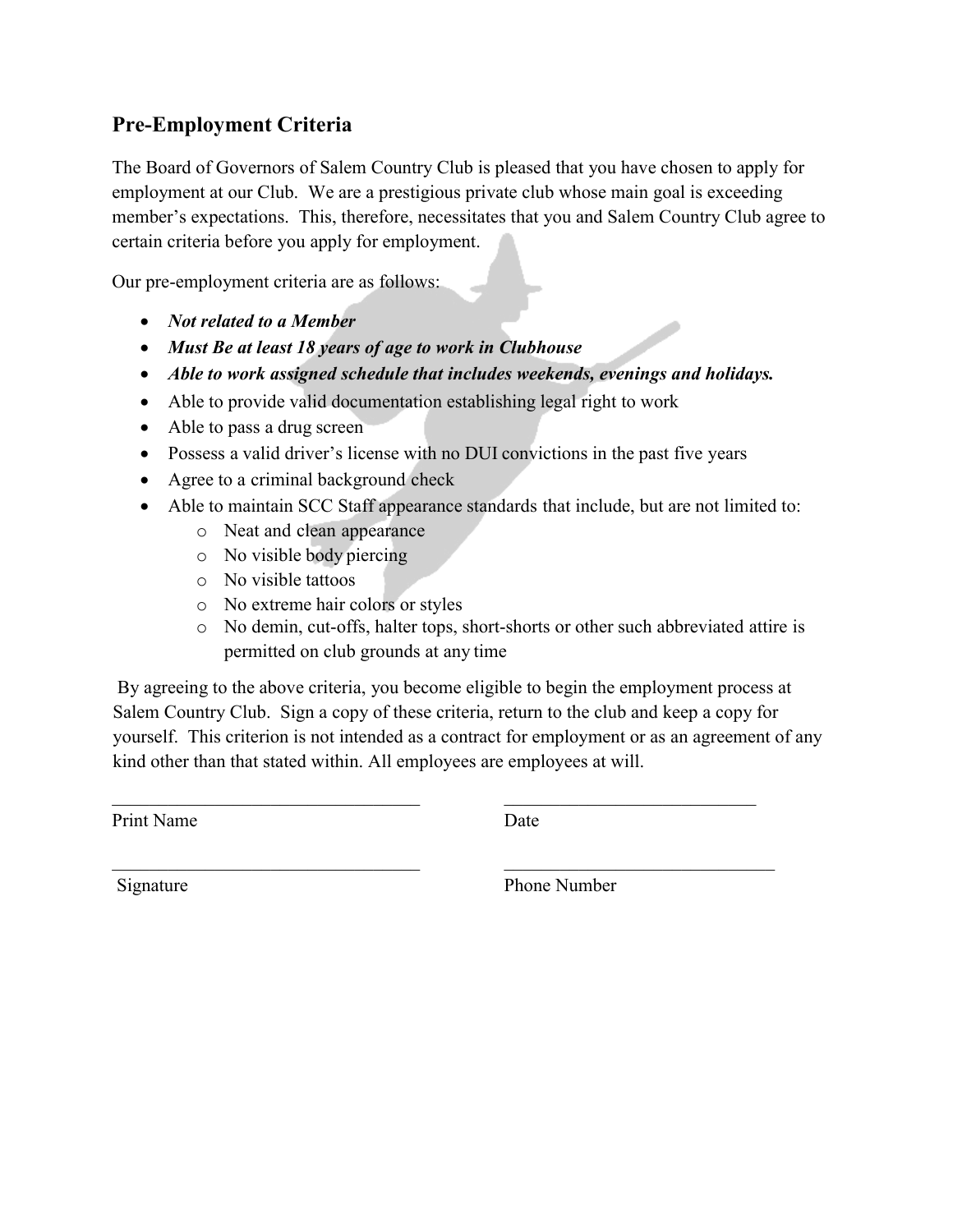## **SALEM COUNTRY CLUB EMPLOYMENT APPLICATION**

Applications are considered for all positions without regard to race, color, religion, sex, national origin, age, marital

| or veteran status, or in the presence of a non-related medical condition or handicap.                                                                                                                                                 |                                                                                                                      |                    |                                                                                  |  |
|---------------------------------------------------------------------------------------------------------------------------------------------------------------------------------------------------------------------------------------|----------------------------------------------------------------------------------------------------------------------|--------------------|----------------------------------------------------------------------------------|--|
|                                                                                                                                                                                                                                       |                                                                                                                      |                    |                                                                                  |  |
|                                                                                                                                                                                                                                       |                                                                                                                      |                    |                                                                                  |  |
| $City$ $City$ $Size$ $Type$                                                                                                                                                                                                           |                                                                                                                      |                    |                                                                                  |  |
| Are you related to a current Salem Country Club member? [ ] Yes [ ] No If Yes, How?                                                                                                                                                   |                                                                                                                      |                    |                                                                                  |  |
|                                                                                                                                                                                                                                       |                                                                                                                      |                    |                                                                                  |  |
| Date Available<br><u>Letter</u>                                                                                                                                                                                                       |                                                                                                                      |                    | [] Full time [] Part time [] Seasonal [] #Hrs desired___________________________ |  |
| Are you a citizen of the United States of America?                                                                                                                                                                                    | <b>Contractor</b>                                                                                                    | $[$ ] Yes $[$ ] No |                                                                                  |  |
| Have you ever been convicted of a crime in the last 5 years? [] Yes [] No                                                                                                                                                             |                                                                                                                      |                    |                                                                                  |  |
| Have you applied here before? [] Yes [] No When? Position applied for?                                                                                                                                                                |                                                                                                                      |                    |                                                                                  |  |
| How did you hear about job opening?<br><u>Interviewed</u> the contract of the contract of the contract of the contract of the contract of the contract of the contract of the contract of the contract of the contract of the contrac |                                                                                                                      |                    |                                                                                  |  |
| <b>REFERRED BY:</b> The contract of the contract of the contract of the contract of the contract of the contract of the contract of the contract of the contract of the contract of the contract of the contract of the contract of   |                                                                                                                      |                    |                                                                                  |  |
| EMPLOYMENT EXPERIENCE; Start with your present job or last job. Include military assignments and other<br>volunteer activities. Exclude organizational names which indicate race, color, religion, sex, or national origin            |                                                                                                                      |                    |                                                                                  |  |
|                                                                                                                                                                                                                                       |                                                                                                                      |                    |                                                                                  |  |
|                                                                                                                                                                                                                                       |                                                                                                                      |                    |                                                                                  |  |
|                                                                                                                                                                                                                                       |                                                                                                                      |                    |                                                                                  |  |
|                                                                                                                                                                                                                                       |                                                                                                                      |                    |                                                                                  |  |
| Describe duties                                                                                                                                                                                                                       | the company of the company of the company of the company of the company of the company of the company of the company |                    |                                                                                  |  |
| Dates of Employment: From To Salary or Hourly rate                                                                                                                                                                                    |                                                                                                                      |                    |                                                                                  |  |
|                                                                                                                                                                                                                                       |                                                                                                                      |                    |                                                                                  |  |
|                                                                                                                                                                                                                                       |                                                                                                                      |                    |                                                                                  |  |
|                                                                                                                                                                                                                                       |                                                                                                                      |                    |                                                                                  |  |
| Describe                                                                                                                                                                                                                              |                                                                                                                      |                    |                                                                                  |  |
|                                                                                                                                                                                                                                       |                                                                                                                      |                    |                                                                                  |  |